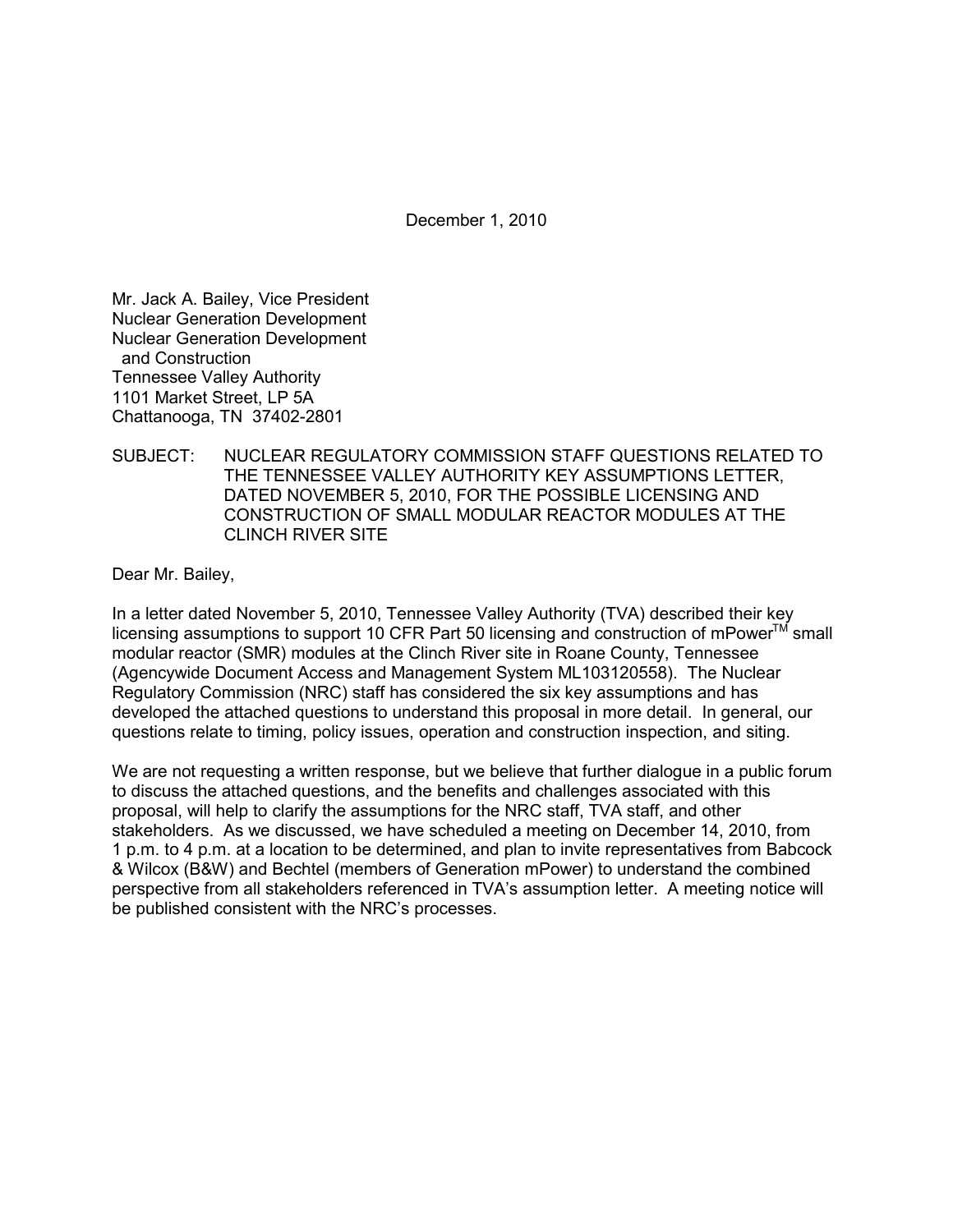J. Bailey -2-

We look forward to further discussion on December 14, 2010. If you have any questions, please contact Joelle Starefos, the lead project manager for this topic, at (301) 415-6091, or Joelle.Starefos@nrc.gov.

Sincerely,

*/RA/* 

 Michael E. Mayfield, Director Advanced Reactor Program Office of New Reactors

Project Nos. PROJ0785 and PROJ0776

Enclosure: As stated

cc: DC B&W mPower Mailing List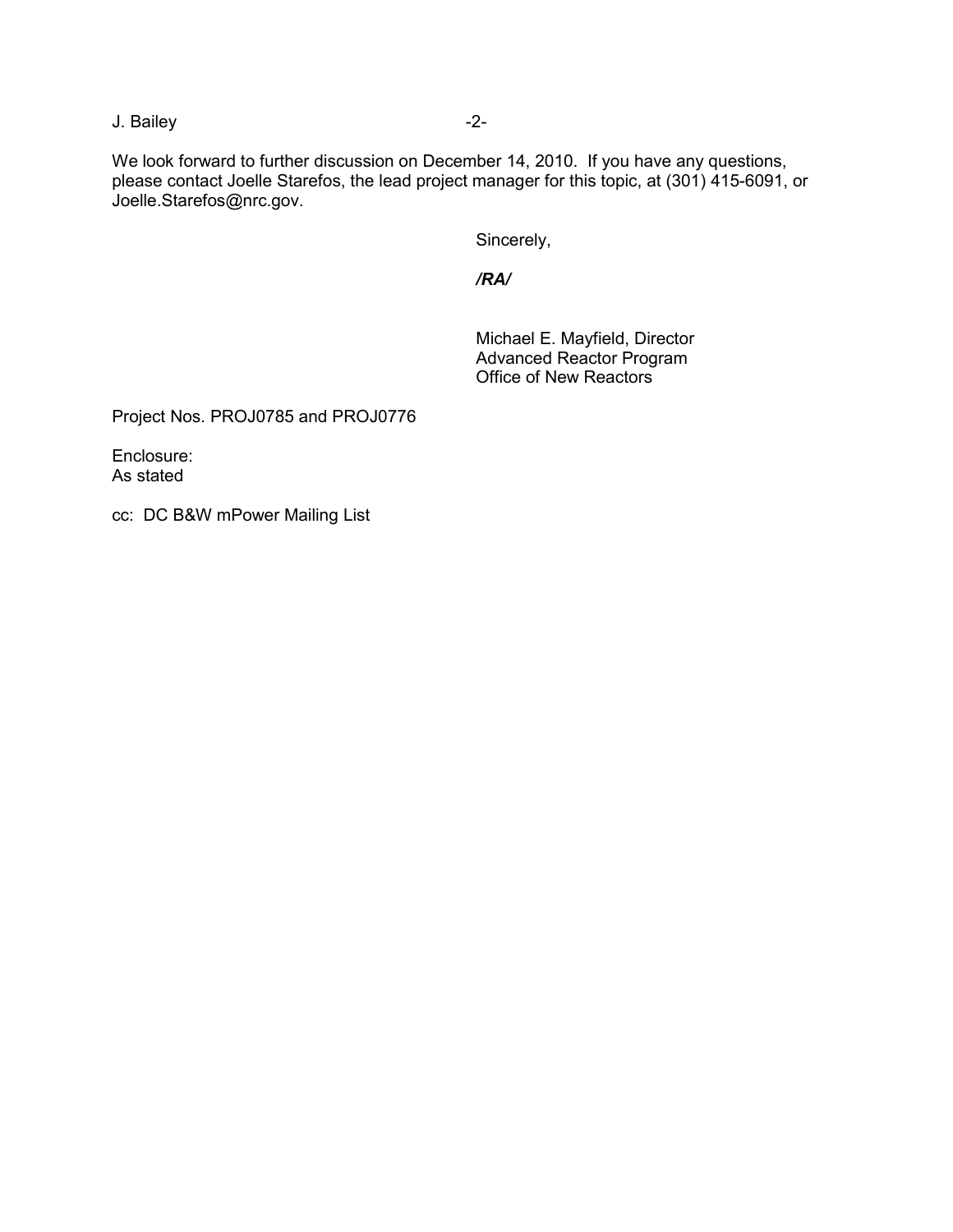J. Bailey -2-

We look forward to further discussion on December 14, 2010. If you have any questions, please contact Joelle Starefos, the lead project manager for this topic, at (301) 415-6091, or Joelle.Starefos@nrc.gov.

Sincerely,

*/RA/* 

 Michael E. Mayfield, Director Advanced Reactor Program Office of New Reactors

Project Nos. PROJ0785 and PROJ0776

Enclosure: As stated

cc: DC B&W mPower Mailing List

#### DISTRIBUTION: PUBLIC<sub></sub>

| F UDLIV         |                  |             |                    |
|-----------------|------------------|-------------|--------------------|
| RidsNroOd       | RidsNroArp       | RidsNroDe   | RidsNroDnrl        |
| RidsNroDcip     | RidsNroPmda      | RidsNroDsra | RidsNroDser        |
| RidsReg2OraRslo | <b>LPlisco</b>   | RCroteau    | JMoorman           |
| RidsOgcGC       | MZobler          | SVrahoretis | <b>RidsNrrDorl</b> |
| SMagruder       | <b>JStarefos</b> | YMalave     |                    |

| ADAMS Accession No.: ML103340034 |                      | *via e-mail                  | <b>NRO-002</b> |
|----------------------------------|----------------------|------------------------------|----------------|
| <b>OFFICE</b>                    | NRO/ARP/ARB2         | NRO/ARP/ARB2                 | NRO/ARP/ARB2   |
| <b>NAME</b>                      | YMalave              | <b>JStarefos</b>             | SMagruder      |
|                                  |                      | (w/comments)                 | (w/comments)   |
| <b>DATE</b>                      | 12/1/2010            | 11/30/2010                   | 12/1/2010      |
| <b>OFFICE</b>                    | NRR/DORL*            | OGC*                         | NRO/ARP        |
| <b>NAME</b>                      | JGiitter (AHowe for) | <b>MZobler (SVrahoretis)</b> | MMayfield      |
|                                  |                      | for)                         |                |
| <b>DATE</b>                      | 12/1/2010            | 12/1/2010                    | 12/1/2010      |

**OFFICIAL RECORD COPY**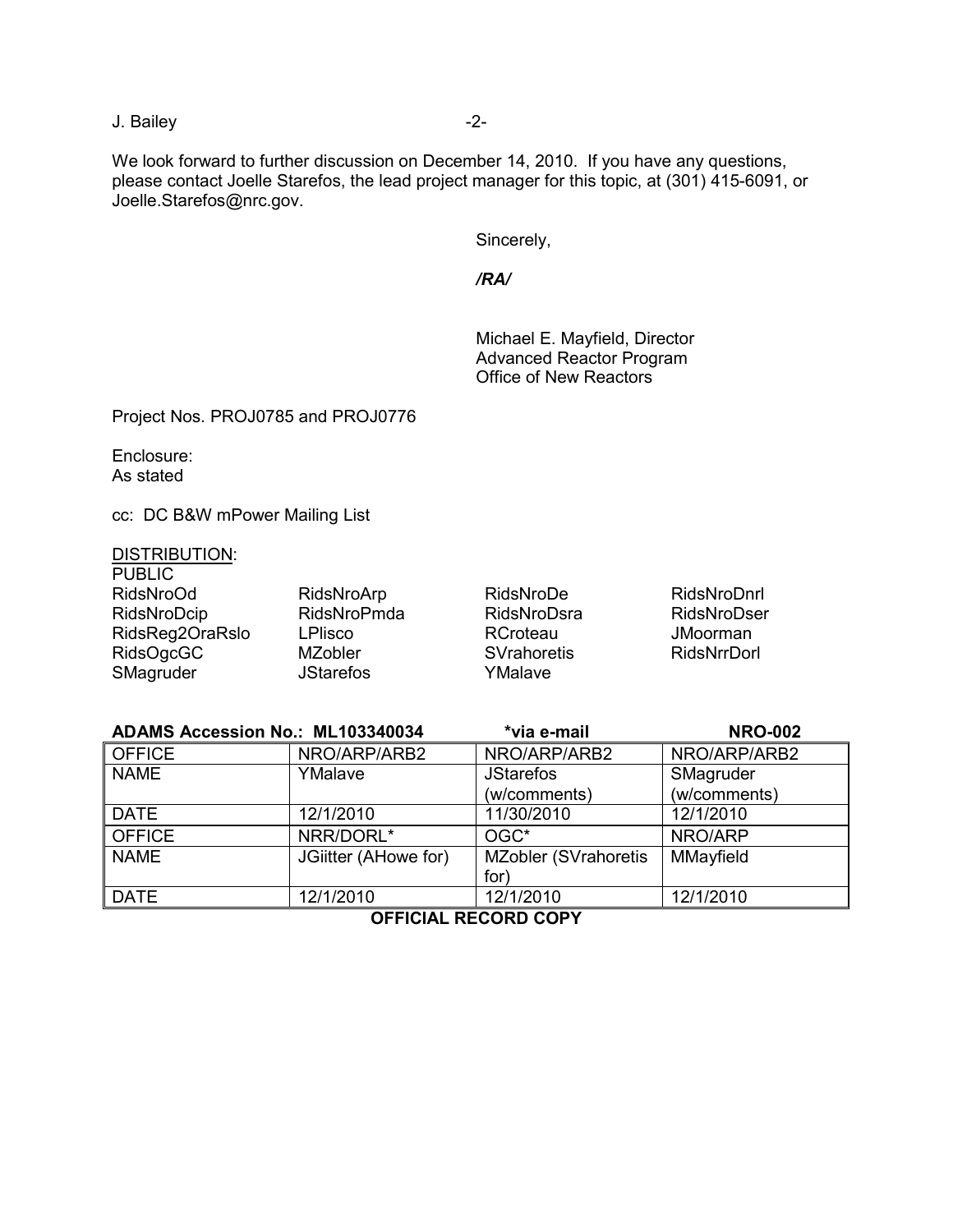# **NRC Staff Questions for Tennessee Valley Authority**

The Nuclear Regulatory Commission (NRC) staff has considered the six key assumptions presented by Tennessee Valley Authority (TVA) in the letter (Agencywide Document Access and Management System (ADAMS) ML103120558) dated November 5, 2010, and has developed the following questions to understand this proposal in more detail and to facilitate future discussion. In general, our questions relate to timing, policy issues, operation and construction inspection, and siting. The questions are aligned with each of the six key assumptions in your letter for presentation purposes only because many of the discussions cross multiple assumptions.

The staff's understanding, based upon TVA's November 5, 2010, letter and other interactions with TVA, is that for this first-of-class small modular reactor (SMR) deployment, TVA will request a 10 CFR Part 50 construction permit (CP) for two modules by submitting a preliminary safety analysis report (PSAR) to the staff. Following TVA's receipt of the staff's draft safety evaluation report (DSER) and concurrent with the Clinch River operating license (OL) application, TVA expects Babcock & Wilcox (B&W) to submit a Part 52 design certification application for the mPower SMR. TVA also anticipates that subsequent modules at the TVA Clinch River site would be licensed based upon Part 52 combined license (COL) applications. The staff's initial questions regarding each of TVA's licensing assumptions are as follows:

TVA Assumption 1: *Use of the 10 CFR Part 50 licensing process.*

- a) The staff has responded to lessons learned from operating reactors and additional insights from advanced analyses by adding a number of specific requirements in 10 CFR Part 52 will need to be addressed during licensing of a new plant under the Part 50 CP-OL process. One example of such requirements is the severe accident considerations as required in Part 52.47. How does TVA plan to identify these applicable requirements and address them during the Part 50 application?
- b) Assuming Part 50 and Part 52 licensed modules at the same plant site, what is TVA's plan for maintaining standardization of all modules?
- c) When evaluating the change processes associated with a CP, has TVA considered the Part 52 change control process outlined in the proposed Appendix C of NEI 96-07, "Guideline for Implementation of Change Control Processes for New Nuclear Power Plants Licensed Under 10 CFR Part 52" (ADAMS ML102980302)?
- TVA Assumption 2: *TVA would develop a preliminary PSAR using Regulatory Guide 1.70, Revision 3, issued November 1978, and would include an evaluation of the facility against the Standard Review Plan (SRP) revision in effect six months prior to making application for the Construction Permits. The application would include an environmental report addressing the Environmental SRP guidance in NUREG 1555.*
	- a) As the staff understands, TVA plans to prepare an environmental impact statement (EIS) to meet its own National Environmental Policy Act (NEPA) obligation with respect to the Clinch River project. Does TVA intend to prepare a specific environmental report to support its application with the NRC, or does TVA intend to ask the NRC to rely, in whole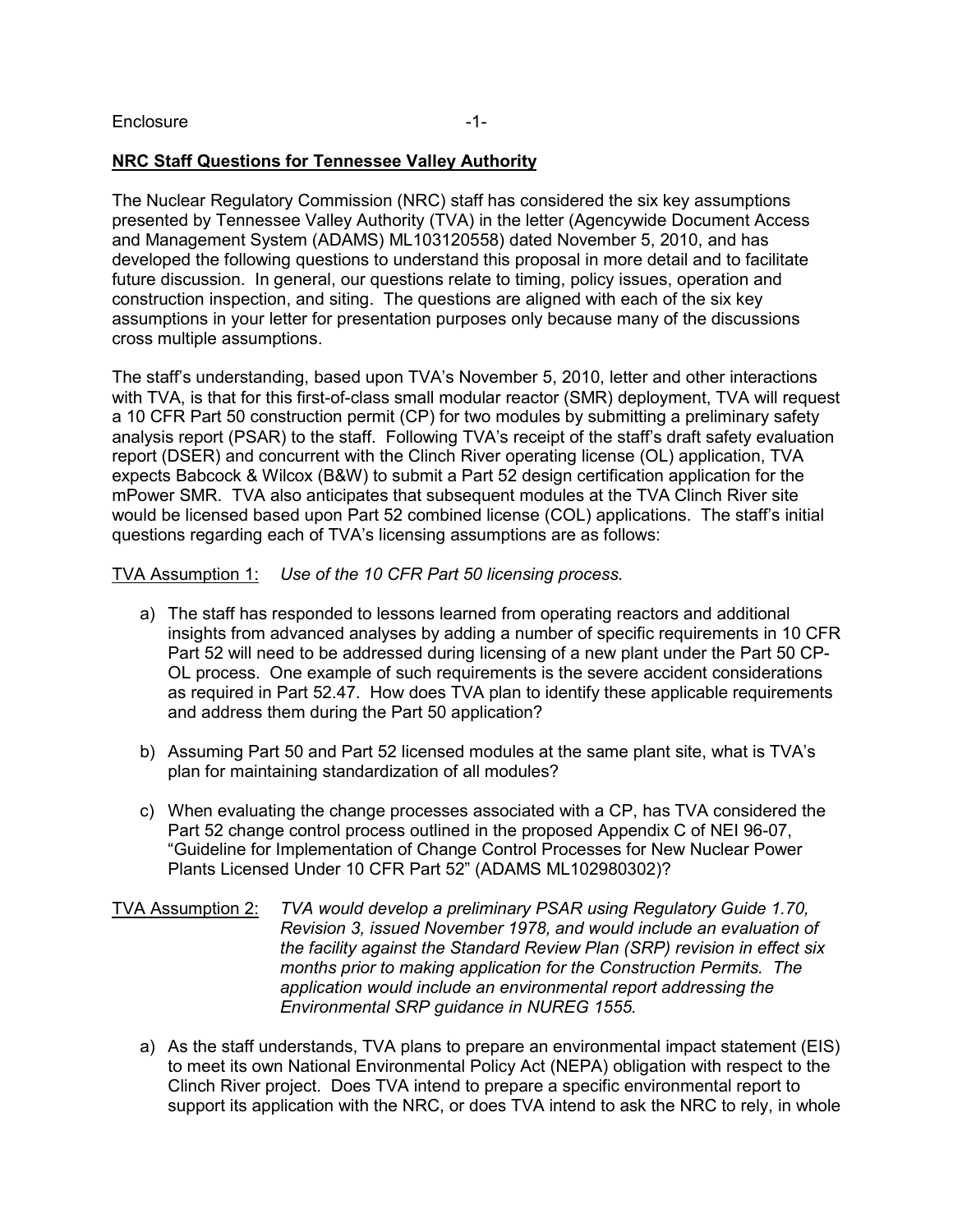## Enclosure -2-

or in part, on the TVA-prepared EIS? Please describe the content of the EIS, and TVA's bases for its view that such an approach would be consistent with NRC's obligations under NEPA.

- b) TVA's letter indicated that the preliminary safety analysis report would use the guidance associated with Regulatory Guide 1.70, Revision 3, but would be organized consistent with the SRP. Regulatory Guide 1.70 (1978) is different from current Part 50 regulations. How will TVA identify and address those changes for this Part 50 application?
- c) Considering the timing described in assumption 3 of this letter, which anticipates submittal of the Part 52 design certification following the staff's issuance of the draft SER for the PSAR, it appears that a significant amount of design information will be available early in the Part 50 licensing process. Does TVA expect to submit design details in the PSAR as required by 10 CFR 50.34 and that could provide a basis for the Part 52 design certification application?
- d) How does TVA envision the implementation of the staff requirements enumerated in COMGBJ-10-0004/COMGEA-10-0001, "Use of Risk Insights to Enhance Safety Focus of Small Modular Reactor Reviews," dated August 31, 2010, with the submission of the Part 50 construction permit application?

TVA Assumption 3: *The utilization of a "One Design – One Review" NRC license review process.*

- a) In the context of this proposal, how will the Part 52 design control document and the Part 50 final safety analysis report (FSAR) be maintained consistent with each other throughout the licensing process?
- b) Clarify TVA's licensing plan using a timeline or schedule including milestones that reflect the submittal plans, review timing, and expectations for concurrent reviews.
- c) Does TVA plan to seek a final design approval in the path to issuance of a CP or OL, but prior to any design certification rule (DCR)?
- d) Assuming two applications, such as an OL- FSAR and a DCR, are being reviewed concurrently, how would TVA and Generation mPower propose to address environmental siting issues, particularly concerning areas where site-specific information is required or bounding parameters and characteristics are required?
- e) When discussing the coordination of design and licensing reviews, have the parties formed a design-centered working group and reached alignment on the strategy and timing of submittals for the CP, OL, design certification (DC), reference combined license (R-COL), and subsequent combined licenses (S-COLs)? What review schedules are assumed and is each party accepting of the possible schedule impacts from the other parties (e.g., the possible delay of the DC review until after completion of the preliminary SER for the CP)?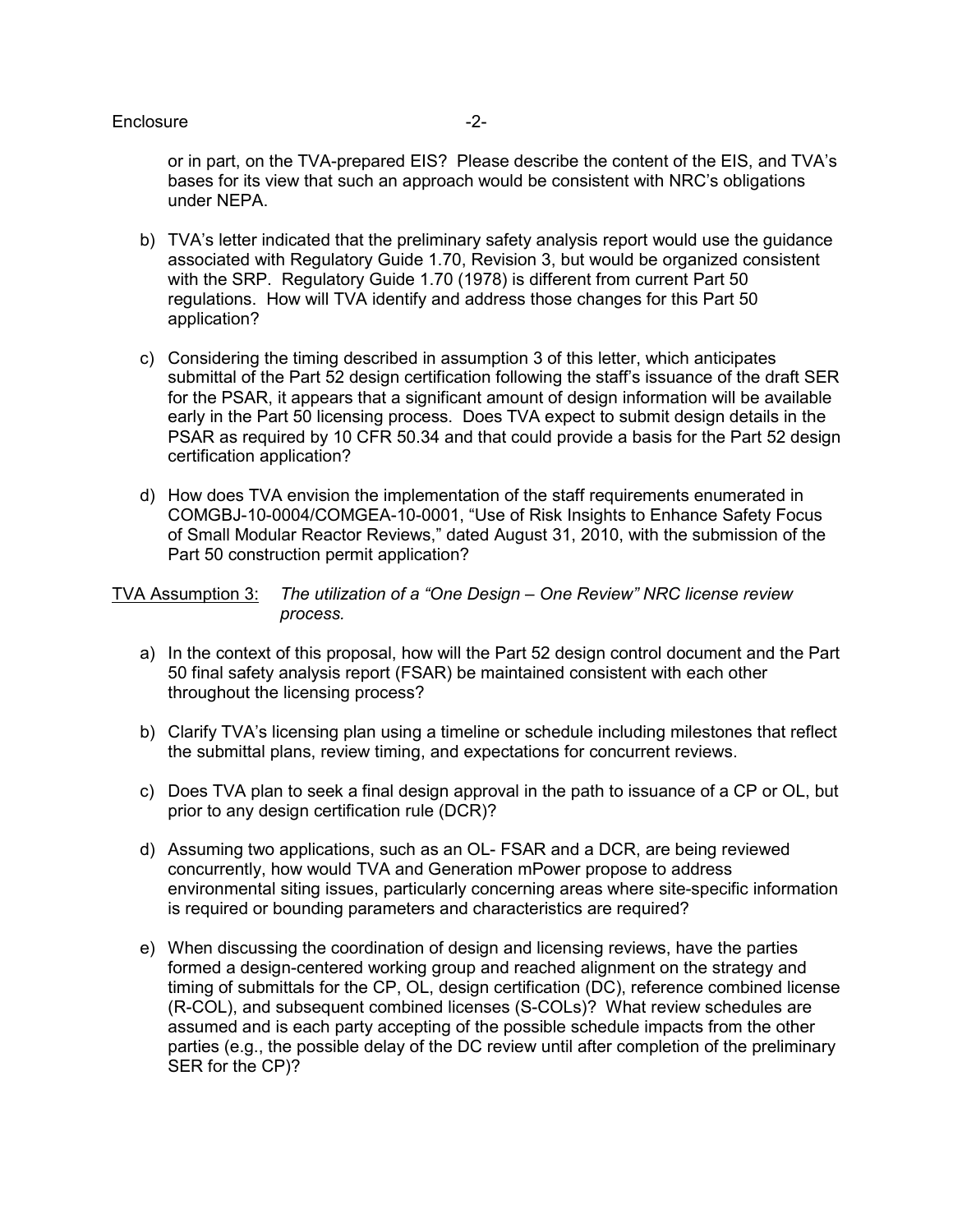### Enclosure -3-

- f) Has TVA considered if and/or how the units licensed under Part 50 would be brought under the standardization processes incorporated into Part 52 (e.g., a license condition to adopt the requirements of 10 CFR 52.63(a)(3), which requires that any changes to a DCR will be applied to all plants referencing the certified design)?
- g) To facilitate the one review concept, does TVA anticipate developing formatting conventions similar to that used for design certification documents, R-COLs, and S-COLs?

TVA Assumption 4: *10 CFR Part 30, 40, 50, and 70 license applications would be combined.*

a) The staff would need to evaluate this request after understanding TVA's expectation and timeline for issuance of the Part 30, 40, and 70 licenses. The basis for Part 52 combined licenses incorporating Part 30, 40, and 70 licenses does not necessarily apply to the Part 50 CP. If TVA were to request issuance of the Part 30, 40, and 70 licenses concurrent with the issuance of the OL, the timeline for startup may be impacted depending upon activities that are still incomplete and/or awaiting the Part 30, or 40, or 70 license completion. At what point in the Part 50 licensing process does TVA anticipate issuance of the Parts 30, 40, and 70 licenses?

TVA Assumption 5: *The NRC would inspect Generation mPower as a vendor (major portions of the plant to be fabricated in controlled manufacturing environments).* 

- a) The NRC's current fee structure may need to be revisited since fees for NRC audits and inspections of vendors are not currently charged back to applicants, licensees, or vendors.
- b) The staff will need to understand TVA's concept for inspection at a manufacturer's facility, as well as, integration of those components into the facility, and TVA's plan for quality assurance oversight, including fitness for duty and physical protection considerations. Please explain what you envision in these areas.
- c) Clarify how the organizational relationship between TVA and Generation mPower will be addressed for administrative responsibilities such as fee billing, response to technical questions, and licensing decision-making for common issues.
- d) How will TVA identify and control the items being performed at the site as opposed to those performed at the vendor facility? Given the fairly unique nature of TVA's proposed approach, additional NRC effort will be required to design the appropriate approach to conducting inspections as this effort moves forward.

## TVA Assumption 6: *The scope of the inspection and enforcement program along with the initial test program will inform and demonstrate successful execution of future inspection, test, analysis, and acceptance criterion/criteria (ITAAC) that may be specified in the DC or COL applications.*

The staff understands TVA's assumption as follows. TVA expects to prepare the ITAAC to support the mPower DCR based upon: (i) internal TVA and B&W lessons learned in the design, construction, and testing of the initial mPower module under the Part 50 CP/OL process, as well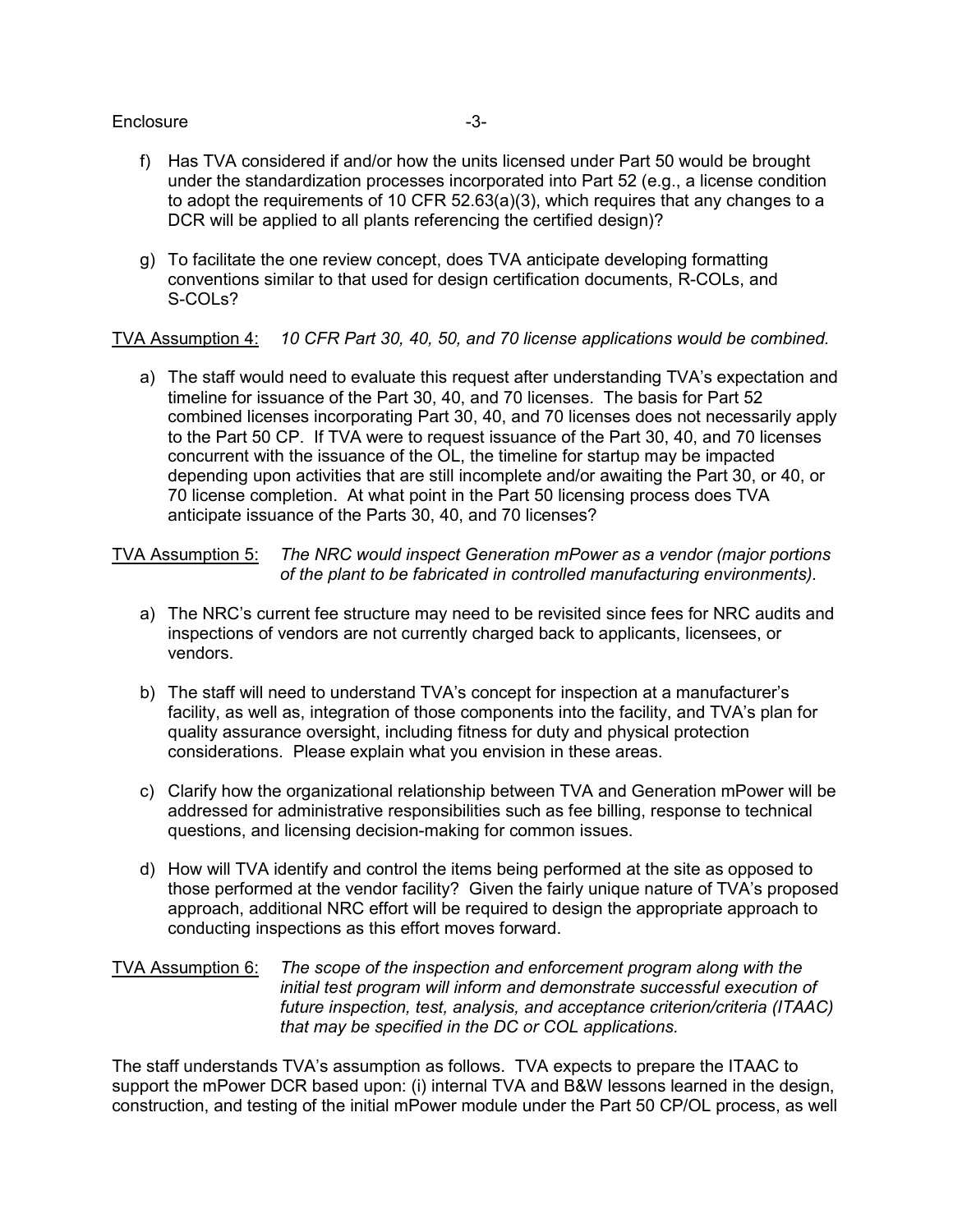## Enclosure -4-

as (ii) TVA and B&W consideration of the results of the NRC licensing, inspection and auditing activities found under the CP/OL process. TVA also expects the NRC to use its lessons learned to inform (and focus) the NRC's: (i) consideration of ITAAC adequacy during its review of the proposed DCR and COL, and issuance; and (ii) finding that the acceptance criteria are met under 10 CFR 52.103(g).

- a) Is the staff's understanding correct? If not, please provide a statement containing the information necessary to correct the staff's understanding.
- b) The staff would like further dialogue and clarification of the statements made with respect to this assumption, including discussion centered around how NRC inspections of vendors would be incorporated into the initial test program. Please describe how you envision NRC inspections of vendors being incorporated into the initial test program.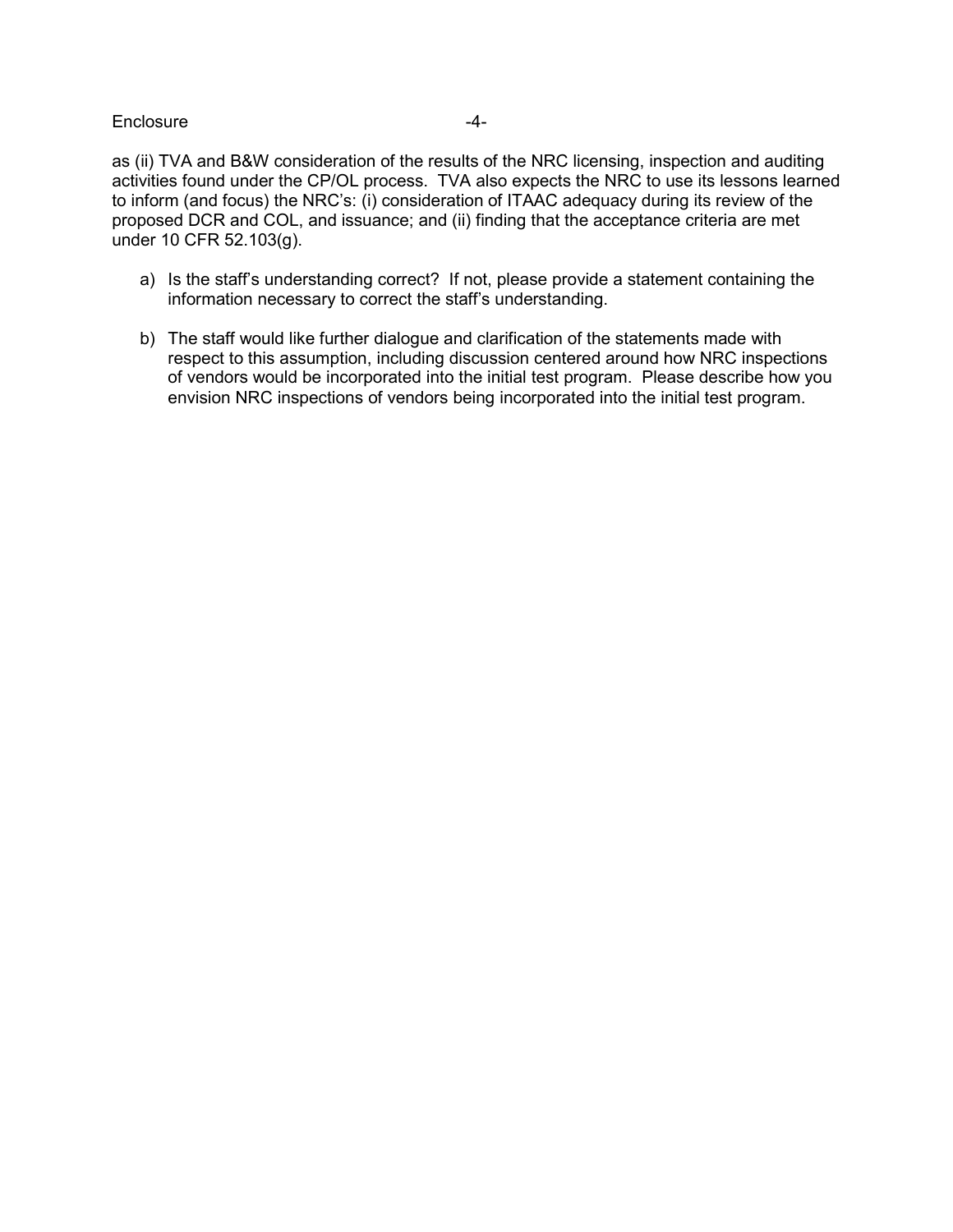#### DC B&W mPower Mailing List

cc:

Mr. Lionel Batty Nuclear Business Team **Graftech** 12300 Snow Road Parma, OH 44130

Russell Bell Nuclear Energy Institute 1776 I Street, NW Suite 400 Washington, DC 20006-3708

Anne W. Cottingham Assistant General Counsel Nuclear Energy Institute 1776 I Street, NW Suite 400 Washington, DC 20006

Mr. Ian M. Grant Canadian Nuclear Safety Commission 280 Slater Street, Station B P.O. Box 1046 Ottawa, Ontario K1P 5S9

Mr. Eugene S. Grecheck Vice President Nuclear Support Services Dominion Energy, Inc. 5000 Dominion Blvd. Glen Allen, VA 23060

Michael L. Hammond Technological Hazards Program Office Radiological Emergency Preparedness Program, Region X U.S. Department of Homeland Security 130  $228<sup>th</sup>$  Street, SW Bothell, WA 98021

Mr. Brendan Hoffman Research Associate on Nuclear Energy Public Citizens Critical Mass Energy and Environmental Program 215 Pennsylvania Avenue, SE Washington, DC 20003

Mr. Dobie McArthur Director, Washington Operations General Atomics 1899 Pennsylvania Avenue, NW Suite 300 Washington, DC 20006

Mr. David Repka Winston & Strawn LLP 1700 K Street, NW Washington, DC 20006-3817

Carlos Sisco Senior Paralegal Winston & Strawn LLP 1700 K Street NW Washington, DC 20006

Mr. Robert E. Sweeney IBEX ESI 4641 Montgomery Avenue Suite 350 Bethesda, MD 20814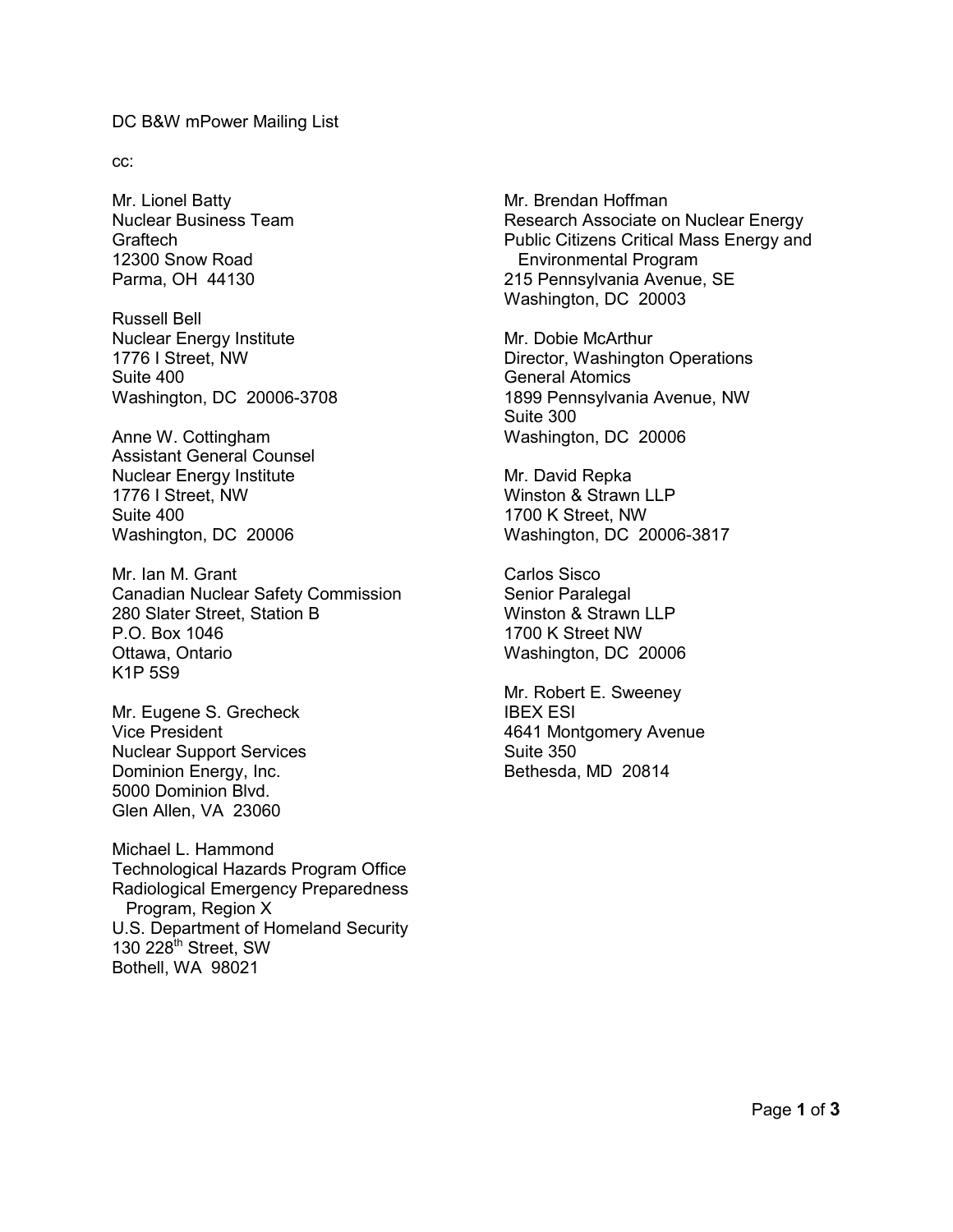DC B&W mPower Mailing List

# Email

Alan.Levin@areva.com (Alan Levin) APH@NEI.org (Adrian Heymer) bevans@enercon.com (Bob Evans) BrinkmCB@westinghouse.com (Charles Brinkman) cee@nei.org charles.bagnal@ge.com chris.maslak@ge.com (Chris Maslak) collinlj@westinghouse.com (Leslie Collins) curtisslaw@gmail.com (Jim Curtiss) david.hinds@ge.com (David Hinds) david.lewis@pillsburylaw.com (David Lewis) deborah@hyperionpowergeneration.com (Deborah Ann Blackwell) elyman@ucsusa.org erg-xl@cox.net (Eddie R. Grant) ewallace@nuscalepower.com (Ed Wallace) F.Shahrokhi@AREVA.Com (Farshid Shahrokhi) gcesare@enercon.com (Guy Cesare) jahalfinger@babcock.com (Jeff Halfinger) james.beard@gene.ge.com (James Beard) jerald.head@ge.com (Jerald G. Head) jgutierrez@morganlewis.com (Jay M. Gutierrez) Jim.Kinsey@inl.gov (James Kinsey) jim.riccio@wdc.greenpeace.org (James Riccio) JNR@NuScalePower.com (Jose N. Reyes) jsaldar@bechtel.com (James Saldarini) klingcl@westinghouse.com (Charles King) kouhestani@msn.com (Amir Kouhestani) KSutton@morganlewis.com (Kathryn M. Sutton) Kwelter@NuScalePower.com (Kent Welter) lchandler@morganlewis.com (Lawrence J. Chandler) maria.webb@pillsburylaw.com (Maria Webb) mark.beaumont@wsms.com (Mark Beaumont) mark.holbrook@inl.gov (Mark Holbrook) matias.travieso-diaz@pillsburylaw.com (Matias Travieso-Diaz) meross@babcock.com (Megan Rossi) mgiles@entergy.com (M. Giles) murawski@newsobserver.com (John Murawski) mwetterhahn@winston.com (M. Wetterhahn) patriciaL.campbell@ge.com (Patricia L. Campbell) Paul@beyondnuclear.org (Paul Gunter) PLorenzini@NuScalePower.com (Paul Lorenzini) pshastings@duke-energy.com (Peter Hastings) rbarrett@astminc.com (Richard Barrett) rereimels@babcock.com (R.E. Reimels) RSnuggerud@NuScalePower.com (Ross Snuggerud)